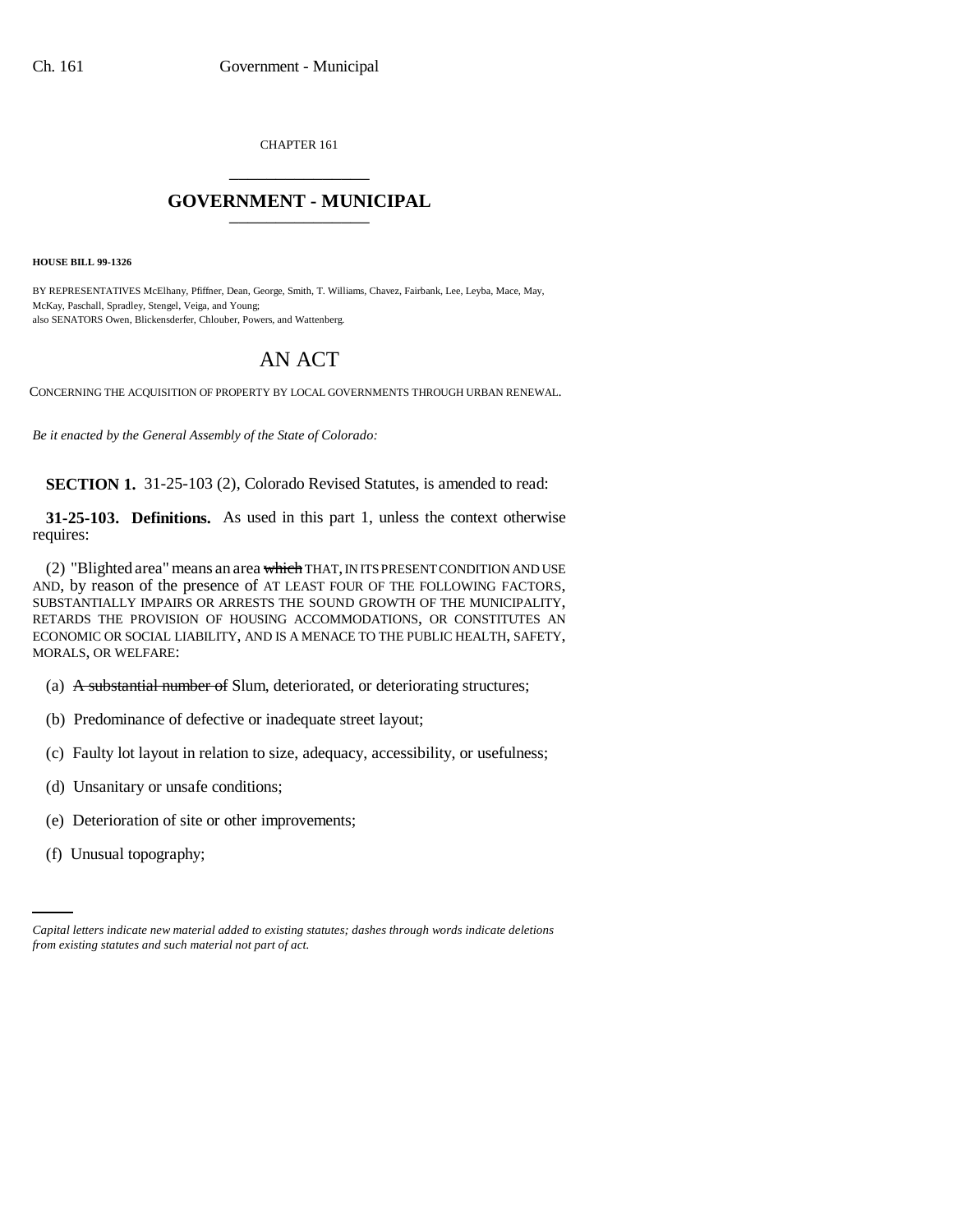(g) Defective or unusual conditions of title rendering the title nonmarketable;  $\sigma$ 

(h) The existence of conditions which THAT endanger life or property by fire and other causes; or any combination of such factors, substantially impairs or arrests the sound growth of the municipality, retards the provision of housing accommodations or constitutes an economic or social liability, and is a menace to the public health, safety, morals, or welfare in its present condition and use.

(i) BUILDINGS THAT ARE UNSAFE OR UNHEALTHY FOR PERSONS TO LIVE OR WORK IN BECAUSE OF BUILDING CODE VIOLATIONS, DILAPIDATION, DETERIORATION, DEFECTIVE DESIGN, PHYSICAL CONSTRUCTION, OR FAULTY OR INADEQUATE FACILITIES;

(j) ENVIRONMENTAL CONTAMINATION OF BUILDINGS OR PROPERTY;

(k) INADEQUATE PUBLIC IMPROVEMENTS OR UTILITIES; OR

(l) IF THERE IS NO OBJECTION BY THE PROPERTY OWNER OR OWNERS AND THE TENANT OR TENANTS OF SUCH OWNER OR OWNERS, IF ANY, TO THE INCLUSION OF SUCH PROPERTY IN AN URBAN RENEWAL AREA, "BLIGHTED AREA" ALSO MEANS AN AREA THAT, IN ITS PRESENT CONDITION AND USE AND, BY REASON OF THE PRESENCE OF ANY ONE OF THE FACTORS SPECIFIED IN PARAGRAPHS (a) TO (k) OF THIS SUBSECTION (2), SUBSTANTIALLY IMPAIRS OR ARRESTS THE SOUND GROWTH OF THE MUNICIPALITY, RETARDS THE PROVISION OF HOUSING ACCOMMODATIONS, OR CONSTITUTES AN ECONOMIC OR SOCIAL LIABILITY, AND IS A MENACE TO THE PUBLIC HEALTH, SAFETY, MORALS OR WELFARE. FOR PURPOSES OF THIS PARAGRAPH (l), THE FACT THAT AN OWNER OF AN INTEREST IN SUCH PROPERTY DOES NOT OBJECT TO THE INCLUSION OF SUCH PROPERTY IN THE URBAN RENEWAL AREA DOES NOT MEAN THAT THE OWNER HAS WAIVED ANY RIGHTS OF SUCH OWNER IN CONNECTION WITH LAWS GOVERNING CONDEMNATION.

**SECTION 2.** 31-25-105 (1) (j), Colorado Revised Statutes, is amended to read:

**31-25-105. Powers of an authority.** (1) Every authority has all the powers necessary or convenient to carry out and effectuate the purposes and provisions of this part 1, including, but not limited to, the following powers in addition to others granted in this part 1:

(j) To make reasonable relocation payments to or with respect to individuals, families, and business concerns situated in an urban renewal area which THAT will be displaced as provided in subparagraph (IV) of paragraph (i) of this subsection (1) for moving expenses and actual direct losses of property (except goodwill or profit) INCLUDING, FOR BUSINESS CONCERNS, GOODWILL AND LOST PROFITS THAT ARE REASONABLY RELATED TO RELOCATION OF THE BUSINESS, resulting from their displacement for which reimbursement or compensation is not otherwise made, including the making of such payments financed by the federal government;

**SECTION 3.** 31-25-107 (1), (3), and (4), Colorado Revised Statutes, are amended, and the said 31-25-107 is further amended BY THE ADDITION OF A NEW SUBSECTION, to read: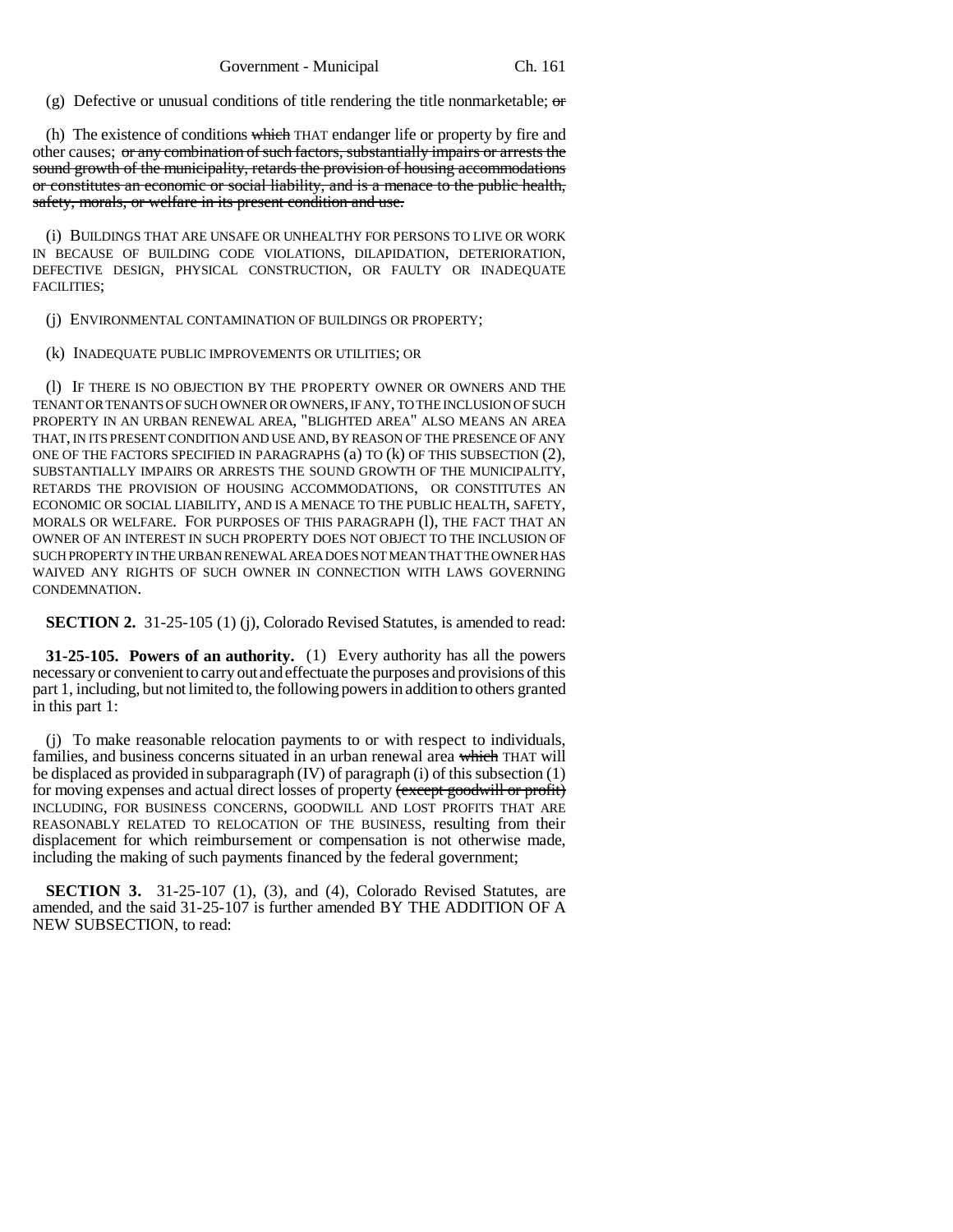## Ch. 161 Government - Municipal

**31-25-107. Approval of urban renewal plans by the local governing body.** (1) An authority shall not actually undertake an urban renewal project for an urban renewal area unless BASED ON EVIDENCE PRESENTED AT A PUBLIC HEARING the governing body, by resolution, has determined such area to be a slum, blighted area, or a combination thereof and designated such area as appropriate for an urban renewal project. EXCEPT FOR URBAN RENEWAL PLANS SUBJECT TO SECTION 31-25-103 (2) (l), THE BOUNDARIES OF AN AREA THAT THE GOVERNING BODY DETERMINES TO BE A BLIGHTED AREA SHALL BE DRAWN AS NARROWLY AS THE GOVERNING BODY DETERMINES FEASIBLE TO ACCOMPLISH THE PLANNING AND DEVELOPMENT OBJECTIVES OF THE PROPOSED URBAN RENEWAL AREA. The governing body shall not approve an urban renewal plan until a general plan for the municipality has been prepared. An authority shall not acquire real property for an urban renewal project unless the local governing body has approved the urban renewal plan in accordance with subsection (4) of this section. IN MAKING THE DETERMINATION AS TO WHETHER A PARTICULAR AREA IS BLIGHTED PURSUANT TO THE PROVISIONS OF THIS PART 1, ANY PARTICULAR CONDITION FOUND TO BE PRESENT MAY SATISFY AS MANY OF THE FACTORS REFERENCED IN SECTION 31-25-103 (2) AS ARE APPLICABLE TO SUCH CONDITION.

(3) The governing body shall hold a public hearing on an urban renewal plan or substantial modification of an approved urban renewal plan NO LESS THAN THIRTY DAYS after public notice thereof by publication in a newspaper having a general circulation in the municipality. The notice shall describe the time, date, place, and purpose of the hearing, shall generally identify the urban renewal area covered by the plan, and shall outline the general scope of the urban renewal project under consideration.

(4) Following such hearing, the governing body may approve an urban renewal plan if it finds that:

(a) A feasible method exists for the relocation of individuals and families who will be displaced by the urban renewal project in decent, safe, and sanitary dwelling accommodations within their means and without undue hardship to such individuals and families;

(b) A FEASIBLE METHOD EXISTS FOR THE RELOCATION OF BUSINESS CONCERNS THAT WILL BE DISPLACED BY THE URBAN RENEWAL PROJECT IN THE URBAN RENEWAL AREA OR IN OTHER AREAS THAT ARE NOT GENERALLY LESS DESIRABLE WITH RESPECT TO PUBLIC UTILITIES AND PUBLIC AND COMMERCIAL FACILITIES;

(c) THE GOVERNING BODY HAS TAKEN REASONABLE EFFORTS TO PROVIDE WRITTEN NOTICE OF THE PUBLIC HEARING PRESCRIBED BY SUBSECTION (3) OF THIS SECTION TO ALL PROPERTY OWNERS, RESIDENTS, AND OWNERS OF BUSINESS CONCERNS IN THE PROPOSED URBAN RENEWAL AREA AT THEIR LAST KNOWN ADDRESS OF RECORD AT LEAST THIRTY DAYS PRIOR TO SUCH HEARING. SUCH NOTICE SHALL CONTAIN THE SAME INFORMATION AS IS REQUIRED FOR THE NOTICE DESCRIBED IN SUBSECTION (3) OF THIS SECTION.

(d) NO MORE THAN ONE HUNDRED TWENTY DAYS HAVE PASSED SINCE THE COMMENCEMENT OF THE FIRST PUBLIC HEARING OF THE URBAN RENEWAL PLAN PURSUANT TO SUBSECTION (3) OF THIS SECTION;